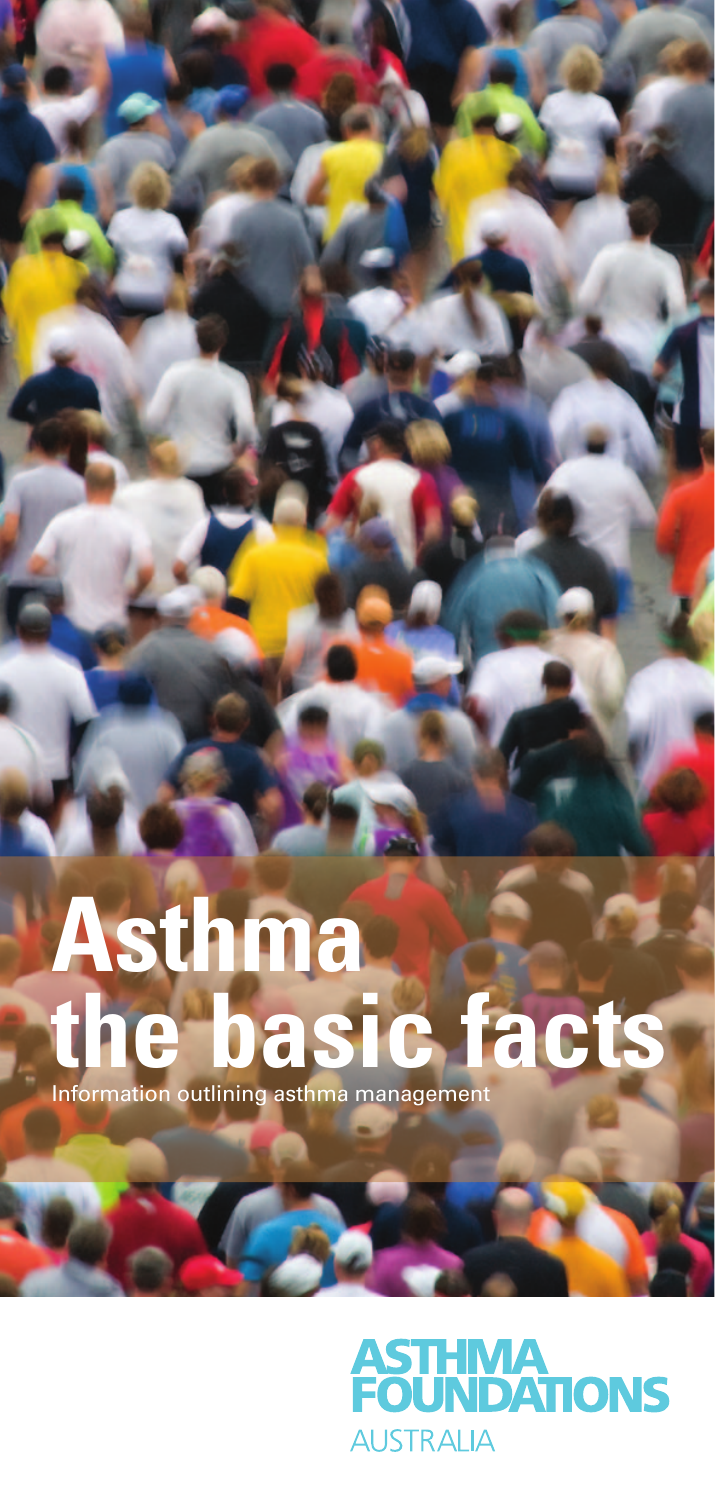*Disclaimer: Information in this brochure is not intended to replace professional medical advice. Any questions regarding a medical diagnosis or treatment should be directed to a medical practitioner.* 

# **Asthma the basic facts**

This brochure contains simple information about asthma management.

#### **Why do people get asthma in the first place?**

The causes of asthma are not fully understood, but there is often a family history of asthma, eczema or hayfever. Asthma is more prevalent in developed countries, can begin at any age and the severity can change over time. Evidence also suggests that exposure to environmental factors, tobacco smoke, smoking while pregnant or breastfeeding contributes to asthma and a variety of other health problems.

#### **What is asthma?**

People with asthma have sensitive airways in their lungs. When exposed to certain triggers their airways narrow. making it hard for them to breathe.



Three main factors cause the airways to become narrow:

- The inside lining of the airways becomes red and swollen (inflammation)
- Extra mucus (sticky fluid) may be produced
- The muscle around the airways tightens (bronchoconstriction)

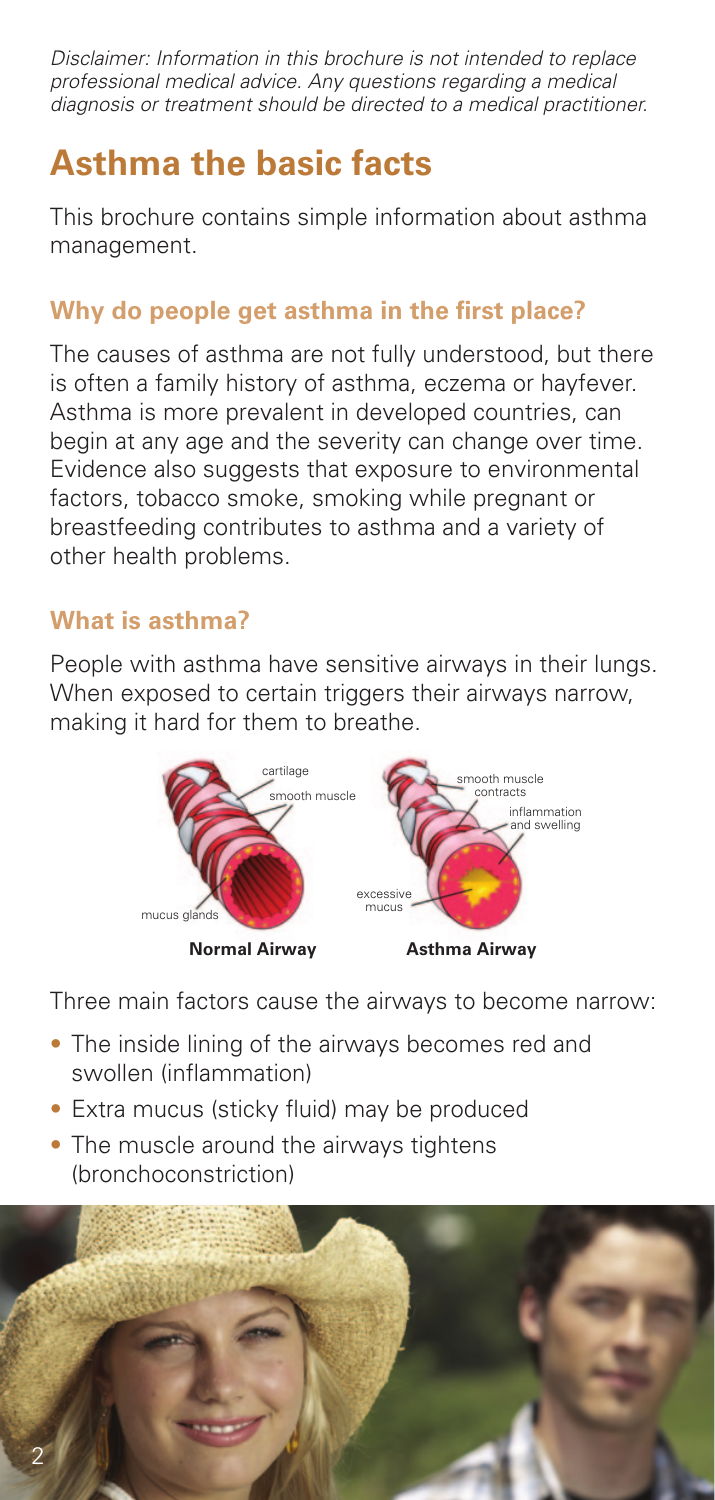#### **How do you recognise asthma?**

- • Shortness of breath
- Wheeze
- Chest tightness
- A dry, irritating, persistent cough, particularly at night/ early morning, with exercise or activity

# **Asthma triggers**

Every person's asthma is different. Not all people will have the same triggers, nor will they react to every trigger listed below.

# Common triggers may include:

- Colds and flu
- Cigarette smoking
- Exposure to cigarette smoke (passive smoking)
- Exercise/activity
- Inhaled allergens (e.g. pollens, moulds, animal dander and dust mites)
- Environmental factors (e.g. dust, pollution, wood smoke and bush fires)
- Changes in temperature and weather
- Certain medications (e.g. aspirin)
- Chemicals and strong smells (e.g. perfumes, deodorants and cleaners)
- Emotional factors (e.g. laughter, stress)
- Some foods and food preservatives, flavourings and colourings

You may not always know what triggers your asthma. It is helpful to identify triggers in order to avoid them however this is not always possible (e.g. colds and flu). Exercise is the only trigger that should not be avoided.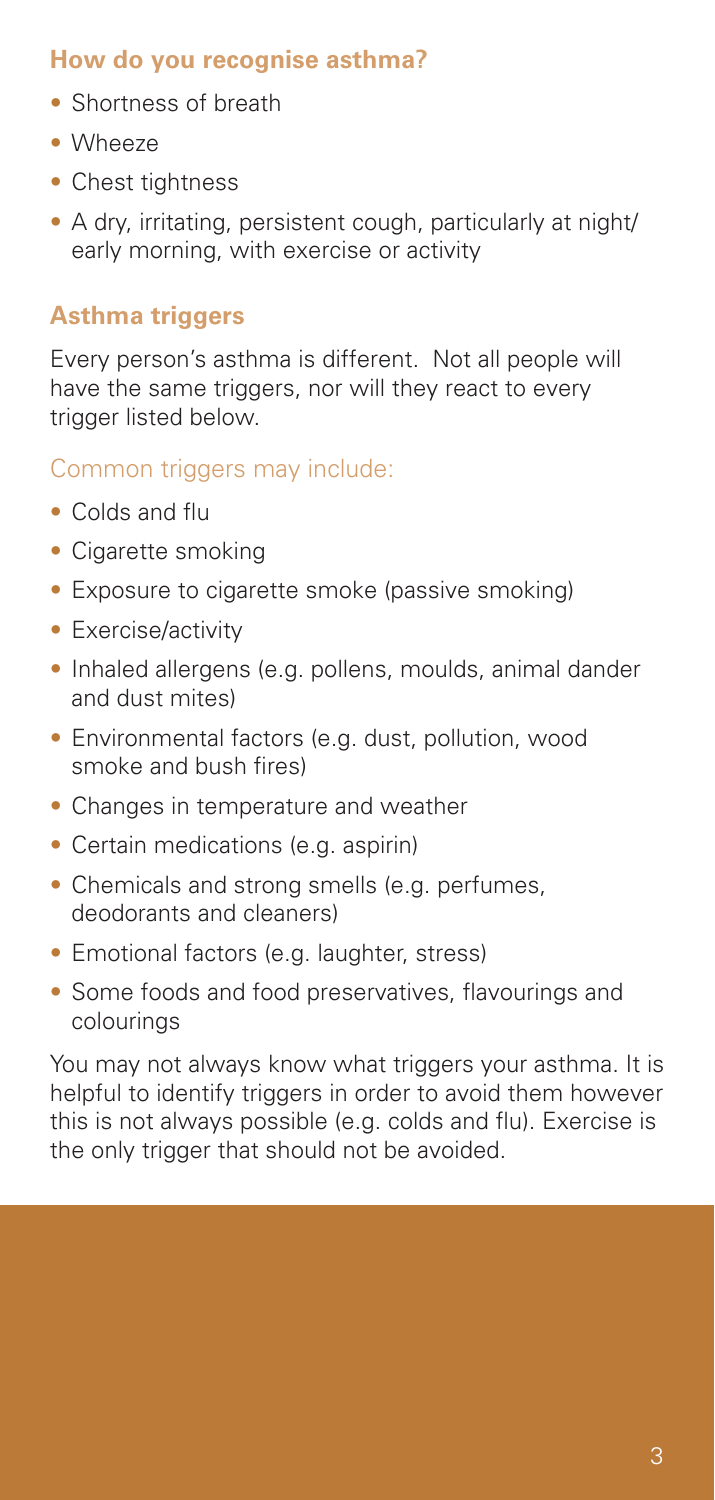#### **How is asthma diagnosed?**

The diagnosis of asthma by a doctor is based upon:

- Medical and family history
- Physical examination
- Lung function tests
- Response to medication

## **Can asthma be cured?**

Asthma cannot be cured, but it can be managed. Most people with asthma can carry out their daily activities without asthma symptoms. Good asthma management allows you to lead an active, healthy lifestyle.

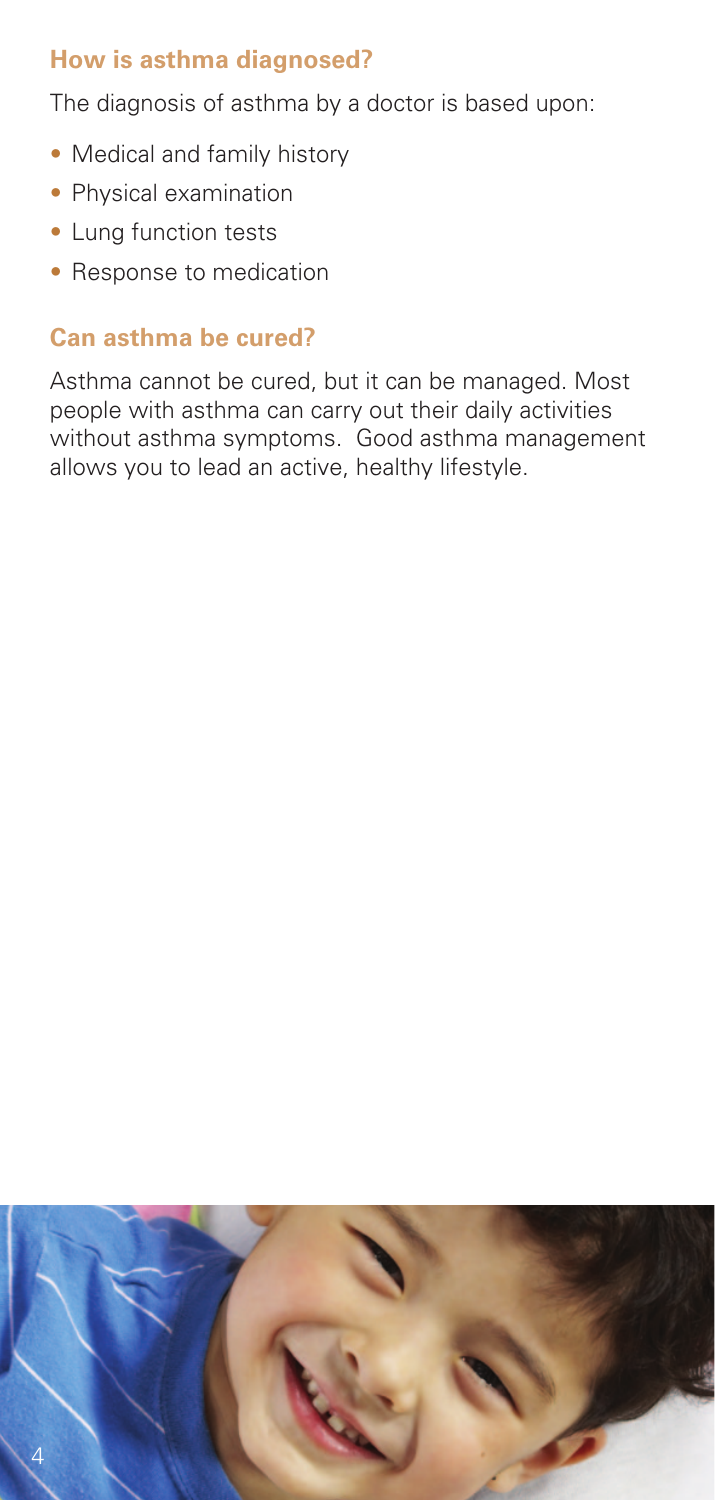#### **Asthma medications**

There are three main groups of asthma medications:

- 1. Relievers
- 2. Preventers
- 3. Symptom controllers

#### **1. Relievers**

*Inhaled medications - Airomir, Asmol, Bricanyl, Ventolin (blue)*

Relievers provide relief from asthma symptoms within minutes by relaxing the muscles around the airways for up to four hours.

## **Important points**

- Always carry your blue reliever medication in case you need to use it, particularly for an asthma emergency
- If you are using your reliever medication more than three times per week to ease asthma symptoms it may be a sign that your asthma is not well controlled. Check with your doctor

Atrovent (green) is a different type of medication that may be prescribed. Ask your doctor for further information. This medication takes up to 30 minutes to work, can keep the airways open for up to six to eight hours and is more commonly used for other lung conditions.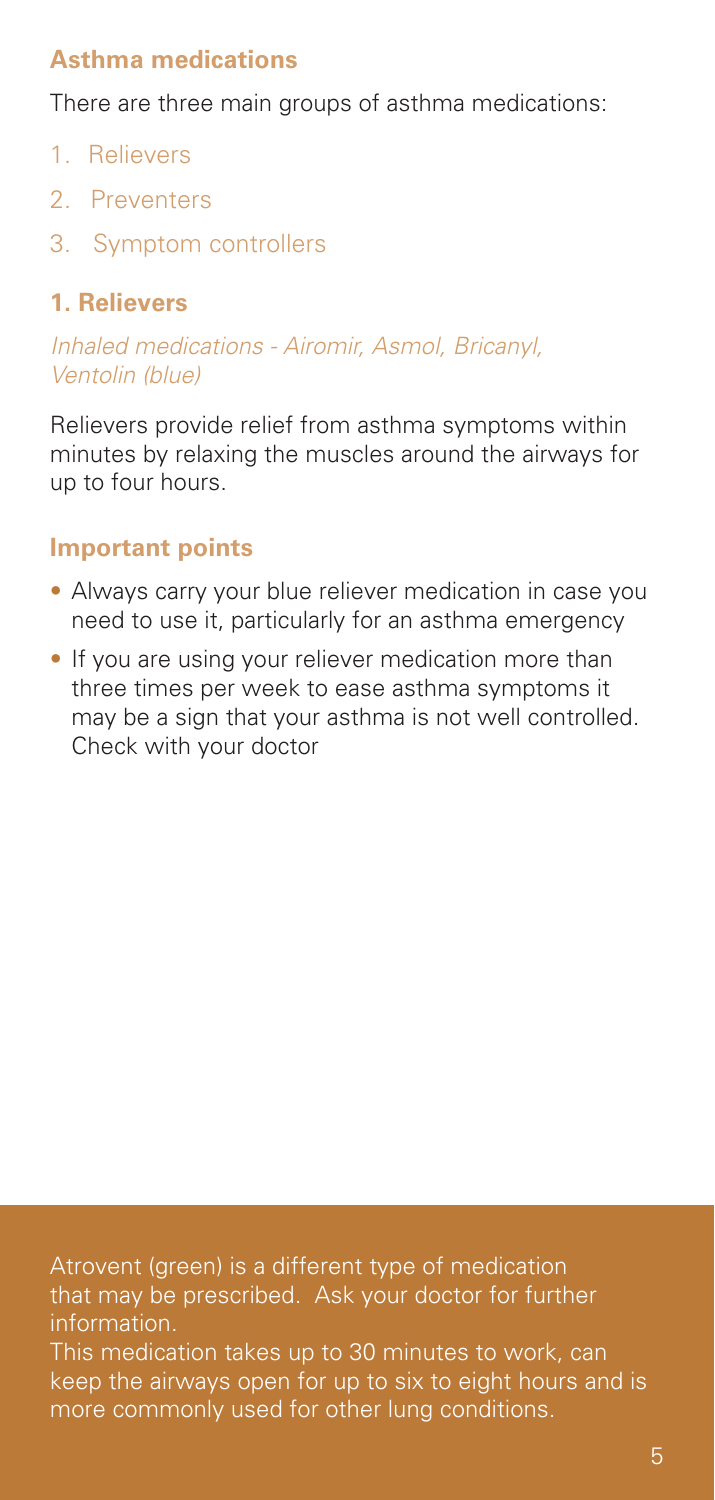#### **2. Preventers**

*Inhaled medications – Alvesco (rust), Flixotide (orange), Intal Forte (white), Pulmicort, Qvar (brown), Tilade (yellow) Oral medications – Singulair* 

Preventers make the airways less sensitive, reduce the redness and swelling inside the airways and dry up the mucus. It may take a few weeks for preventers to reach their full effect.

Preventers must be taken daily to keep you well, reduce the risk of asthma attacks and to prevent lung damage. A number of these medications are corticosteroids (sometimes referred to as steroids). They are similar to the steroids that we produce naturally in our bodies. They are not the same as anabolic steroids misused by some athletes.

#### **Important points**

- Some people may only need preventers for a set period (eg. seasonal) while other people need to take preventers all year round
- Preventers need to be taken at the same time each day at the dosage prescribed by your doctor
- Preventers take time to work, so an improvement in your symptoms may not be noticed for a couple of weeks. Do not stop taking your preventer medication after only a few days
- Preventers are safe to use every day and they can reduce the risk of life threatening asthma attacks

#### Treatment of Acute Asthma

When there is little response to relievers, the doctor may prescribe a short course of oral corticosteroid tablets (Prednisolone/Prednisone). This is used to reduce the inflammation in the airways and quickly regain control of asthma in an acute attack or when symptoms persist.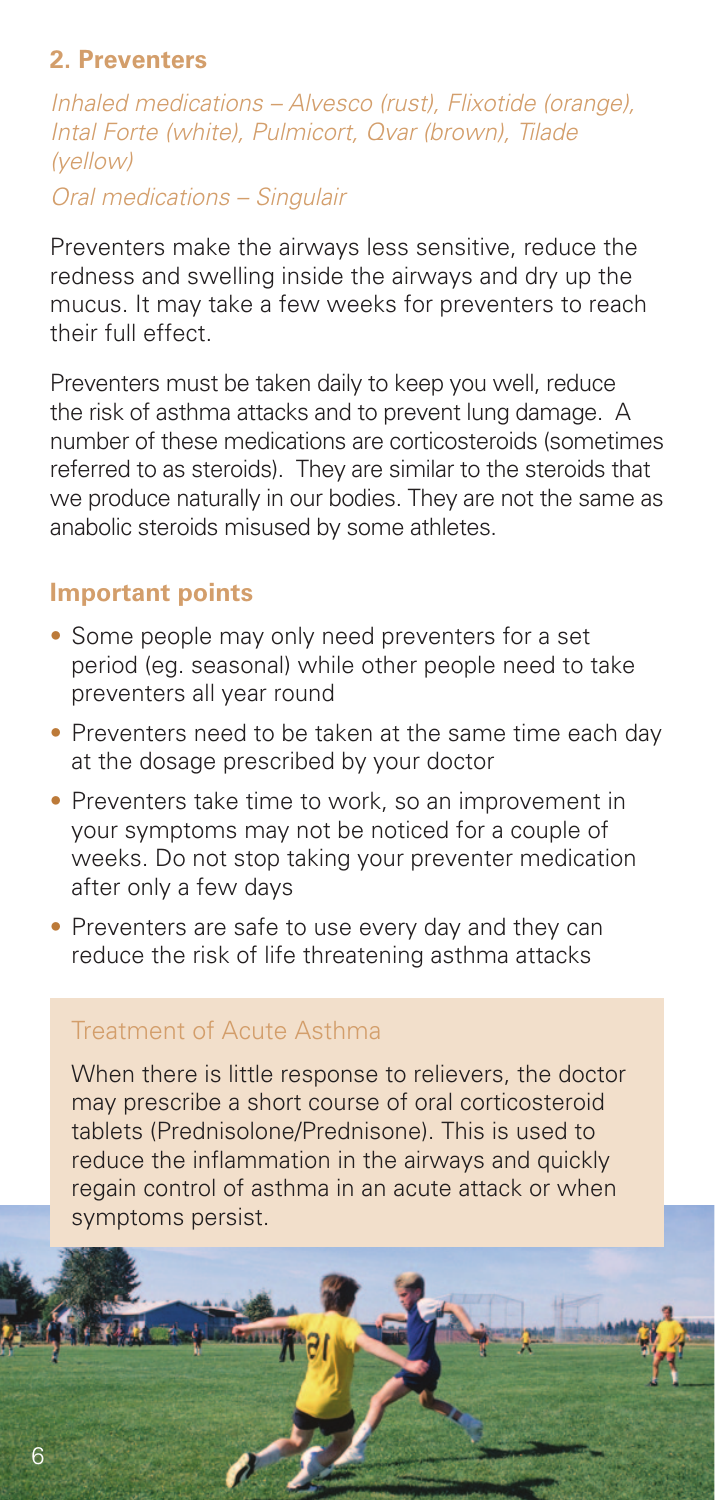#### **3. Symptom Controllers**

#### *Foradile (pale blue), Oxis, Serevent (green)*

Symptom controllers (also called long acting relievers) help to relax the muscles around the airways for up to 12 hours. They are taken daily, usually at morning and night, and can only be prescribed for people who are taking regular inhaled corticosteroid preventers and are still experiencing asthma symptoms.

#### **Combination Medications**

#### *Seretide (Flixotide and Serevent - purple), Symbicort (Pulmicort and Oxis - red)*

Combination medications combine a preventer with a symptom controller in the same delivery device.

Combination medications need to be taken at the same time each day at the dosage prescribed by your doctor.

#### **The SMART (Symbicort Maintenance And Reliever Therapy) Protocol**

• Some people over the age of 12 may have Symbicort prescribed as both their reliever and preventer, under strict guidelines. This is known as the SMART protocol

#### **NOTE**

• Seretide cannot be used as reliever medication or for asthma emergencies

Singulair is a non-corticosteroid preventer medication that may be prescribed by your doctor. It is a tablet that is taken daily and may be used on its own or in addition to corticosteroid medication. Ask your doctor for further information.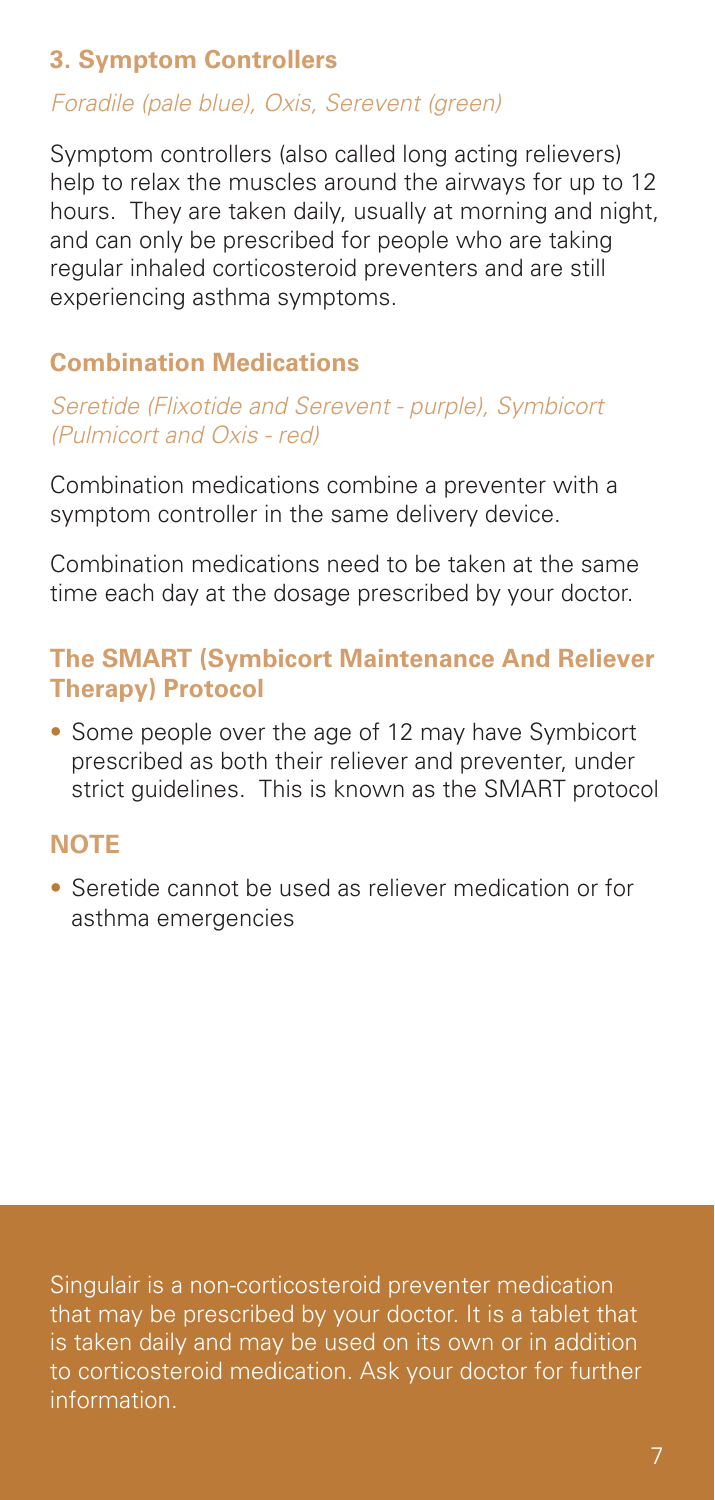#### **How are asthma medications taken?**

Asthma medications can be inhaled (breathed in) or taken orally (swallowed). Most people use inhaled asthma medication because:

- Medication goes directly to the lungs
- Smaller doses can be given so there are fewer side effects

There are two types of inhalers; metered dose inhalers (puffers and breath activated) and dry powder inhalers.

#### **Getting the most out of your asthma medications**

Inhalers need to be used correctly to ensure maximum benefits are achieved with minimum side effects. It is important to:

- Have your technique regularly checked by your doctor, pharmacist or asthma educator
- Use a spacer with a puffer to minimise side effects and deliver more medication to your lungs (a spacer is a device into which you fire medication from a puffer and inhale)
- Check that there is medication left in your inhaler (some inhalers have a counter)
- Check that your medication has not expired
- Know how to care for and clean your medication devices
- When you are well (no asthma symptoms and rarely using your blue reliever), talk to your doctor about a review of your medications
- Make sure you ask your doctor, pharmacist or asthma educator if you have any questions or concerns about your asthma medication and/or asthma delivery devices

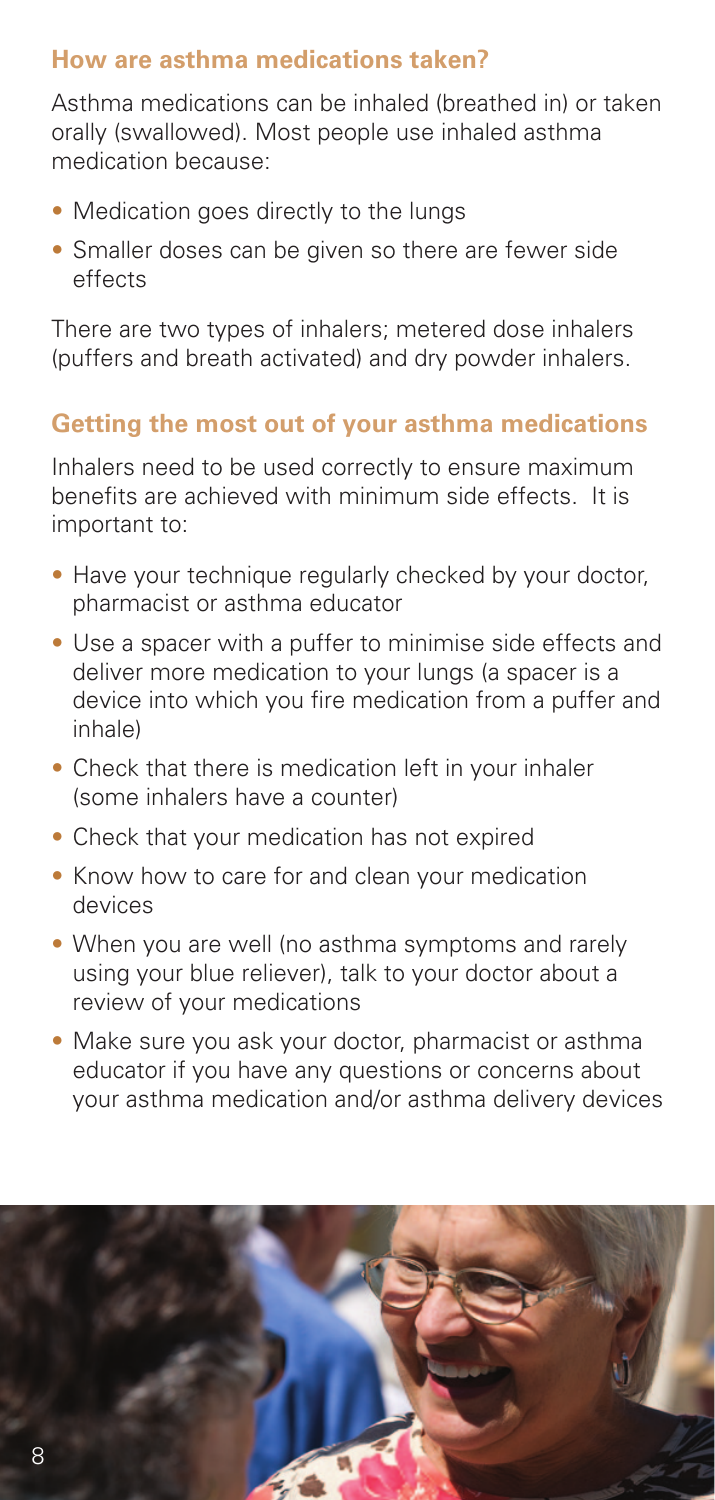#### **Managing your asthma effectively**

- Have regular reviews of your asthma and ask your doctor for a written Asthma Action Plan
- Avoid things that make your asthma worse (triggers)
- Know your asthma symptoms and how to treat them
- Make sure you know how to use your asthma medications correctly
- Recognise signs of worsening asthma and follow your written Asthma Action Plan
- Know your Asthma First Aid Plan and how to use it
- Inform others about your asthma and how they can provide Asthma First Aid
- Discuss with your doctor whether your medication doses are appropriate and if you have been well controlled for some time, whether the dose you are on could be reduced

#### **What is an Asthma Action Plan?**

An Asthma Action Plan is a written set of instructions prepared in partnership with your doctor that helps you to manage your asthma at different times. Your plan should help you to:

- Recognise worsening asthma symptoms
- Start treatment quickly
- Seek the right medical assistance

Early attention to worsening asthma may prevent you from having a serious attack. Ask your doctor for a Written Asthma Action Plan.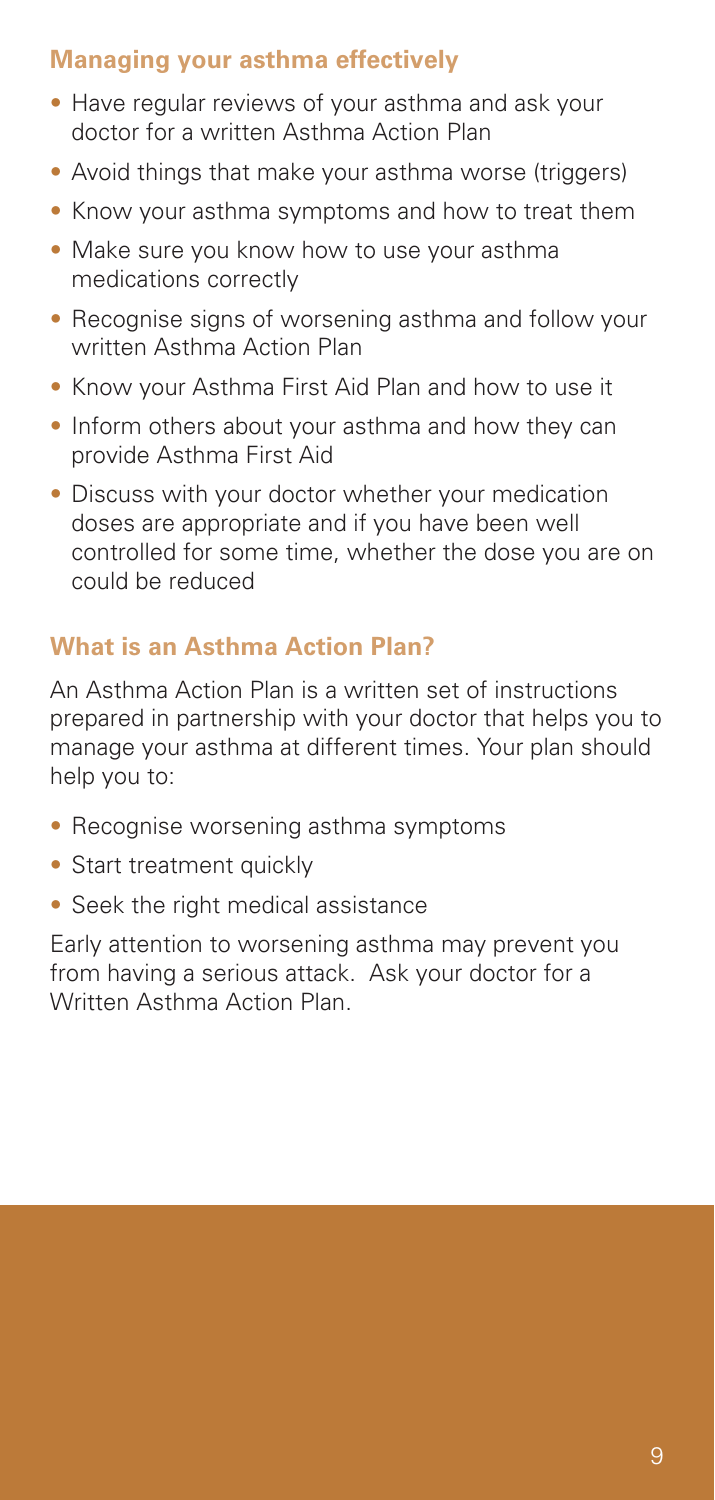#### **Monitoring your asthma**

## Diary of asthma symptoms

This is the preferred method for monitoring asthma in children. Asthma in children is often seasonal and many children only need treatment when they get a cold or the flu. All children who have regular asthma symptoms should have a written Asthma Action Plan.

For more detailed information about asthma in young children, contact your local Asthma Foundation for a copy of Asthma in the under 5s.

## Record Peak Flow Readings

A peak flow meter is a simple device you blow into to measure the condition of your airways. They can be purchased from pharmacies and some Asthma Foundations.

Peak flow readings tell you whether your airways are wide open or narrow. Increasing asthma symptoms or a fall in peak flow readings suggest that your asthma is getting worse. Following your written Asthma Action Plan will help you to manage your asthma symptoms.

# **Exercising or being active**

Exercise helps keeps you fit and healthy. Many people with asthma report that regular exercise reduces the severity and frequency of symptoms. If exercise triggers your asthma, ask your doctor for advice about management of exercise-induced asthma (EIA). If EIA is managed properly, you should be able to take part in any exercise, sport or activity (except SCUBA diving).

For more detailed information about EIA, contact your local Asthma Foundation for a copy of the brochure Being active with asthma.

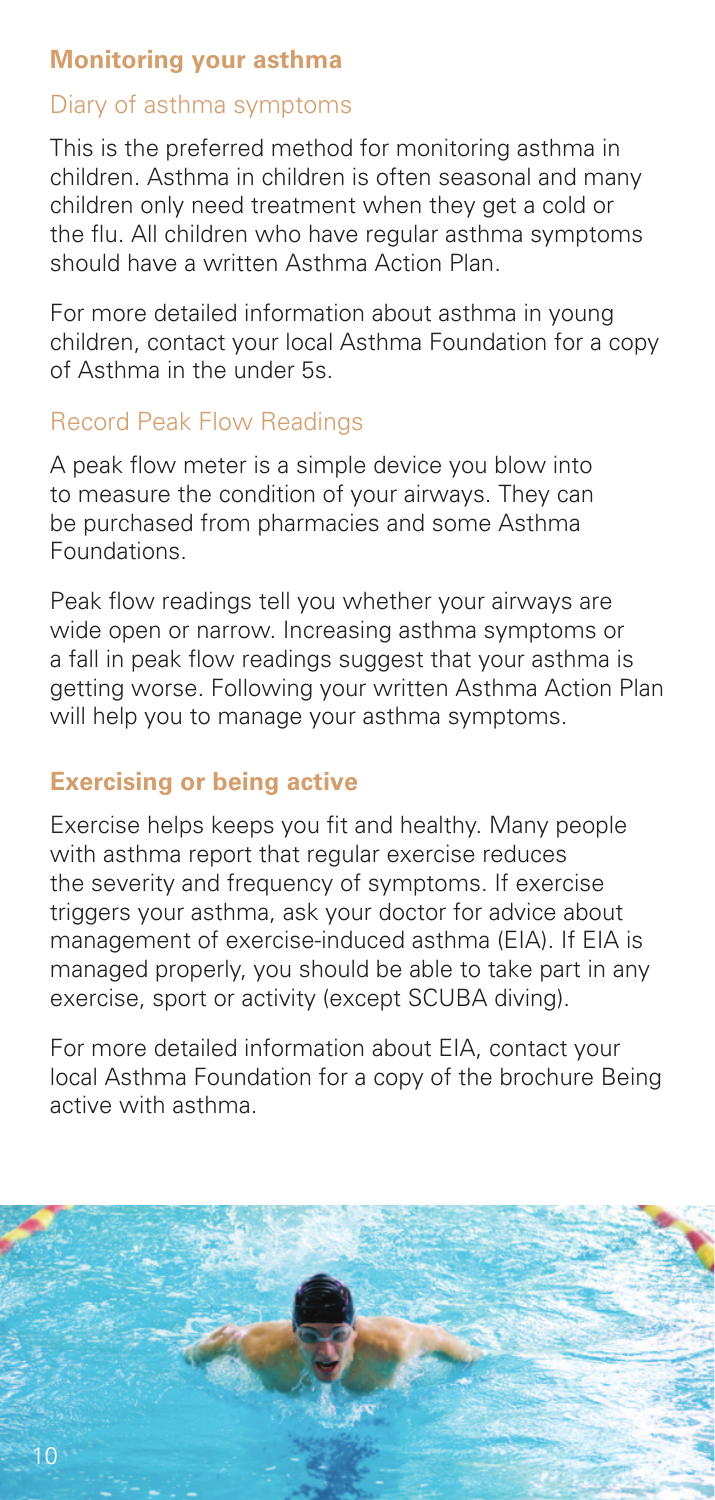## Recognising an asthma attack

An asthma attack can take anything from a few minutes to a few days to develop. During an asthma attack shortness of breath, wheeze, chest tightness and cough can quickly worsen.

#### Signs of a severe asthma attack:

- • Gasping for breath
- Severe chest tightness
- Inability to speak more than one or two words per breath
- Feeling distressed and anxious
- Little or no improvement after using blue reliever medication (Airomir, Asmol, Bricanyl or Ventolin)
- Sucking in of the throat and rib muscles
- Blue colouring around the lips (can be hard to see if skin colour also changes)
- Pale and sweaty

As well as the above symptoms, young children appear restless, unable to settle and may have problems eating or drinking due to shortness of breath. They may also have severe coughing resulting in vomiting.

The signs of an asthma attack vary, so a person with asthma may not show all the above signs during a severe attack.

If any of these signs are present, follow the Asthma First Aid Plan detailed over.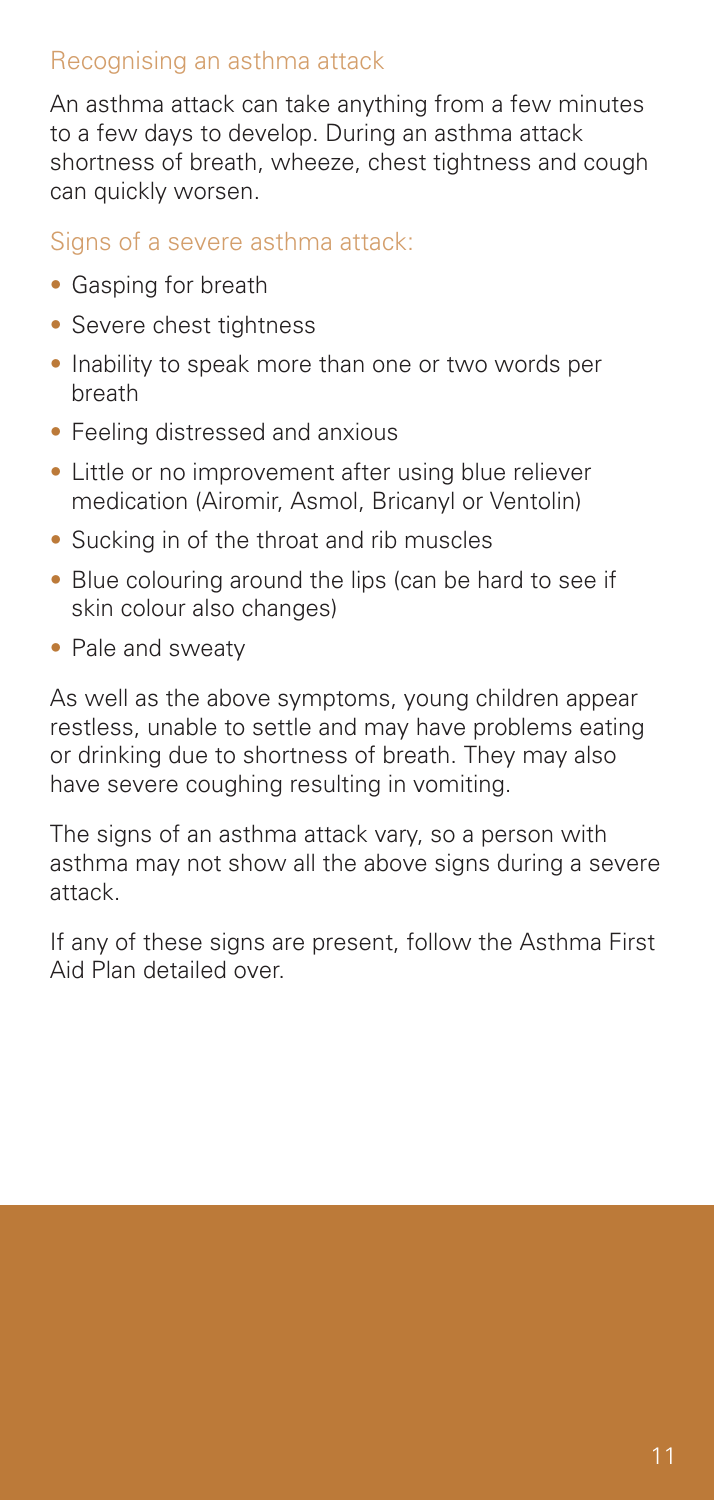#### **What to do in an asthma emergency**

If the person's condition suddenly deteriorates or you are concerned at any time call an ambulance immediately (Dial 000) and state that the person is having an asthma attack.

In an asthma emergency follow the Asthma First Aid Plan located opposite.

If a person has difficulty breathing and is not known to have asthma, call an ambulance immediately and follow the Asthma First Aid Plan. No harm is likely to result from giving a blue reliever puffer.

© Copyright Asthma Foundations of Australia September 2009 Reproduction for educational purposes is permitted. This resource satisfies the guidelines and standards approved by the National Asthma Council and Asthma Foundations of Australia.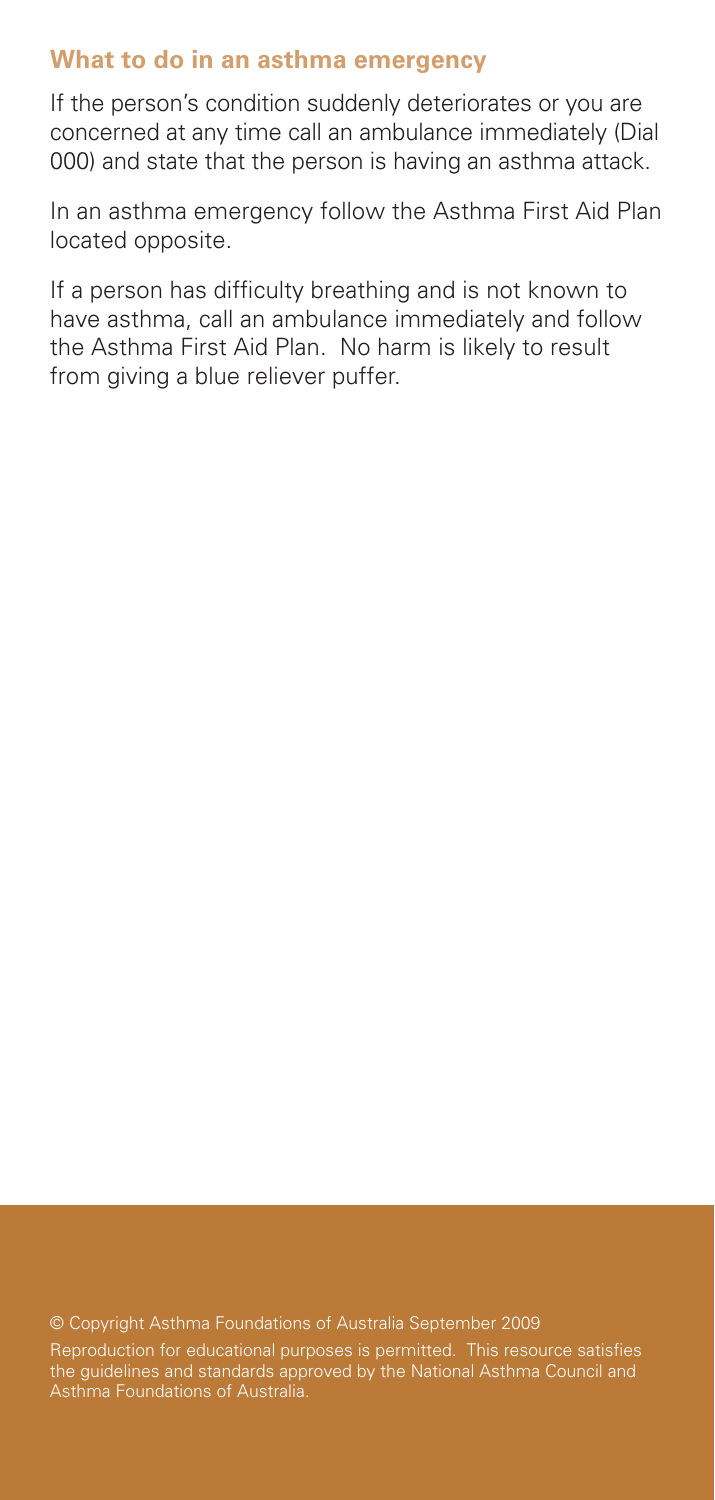# **Asthma** First Aid



**Sit the person upright, be calm and reassuring.** 



Do not leave them alone.



#### **2 Give 4 separate puffs of a blue reliever\***

The medication is best given one puff at a time via a spacer device.

Ask the person to take 4 breaths from the spacer after each puff of medication. If a spacer is not available, use the blue reliever puffer on its own.



#### **Wait 4 minutes.**





**If there is little or no improvement repeat steps 2 and 3.**

**If there is still no improvement call an ambulance immediately (DIAL 000).**

Continue to repeat steps 2 and 3 while waiting for the ambulance.

**If the person's condition suddenly deteriorates or you are concerned at any time call an ambulance immediately (DIAL 000).**



www.asthmaaustralia.org.au

 $\mathcal{A}$